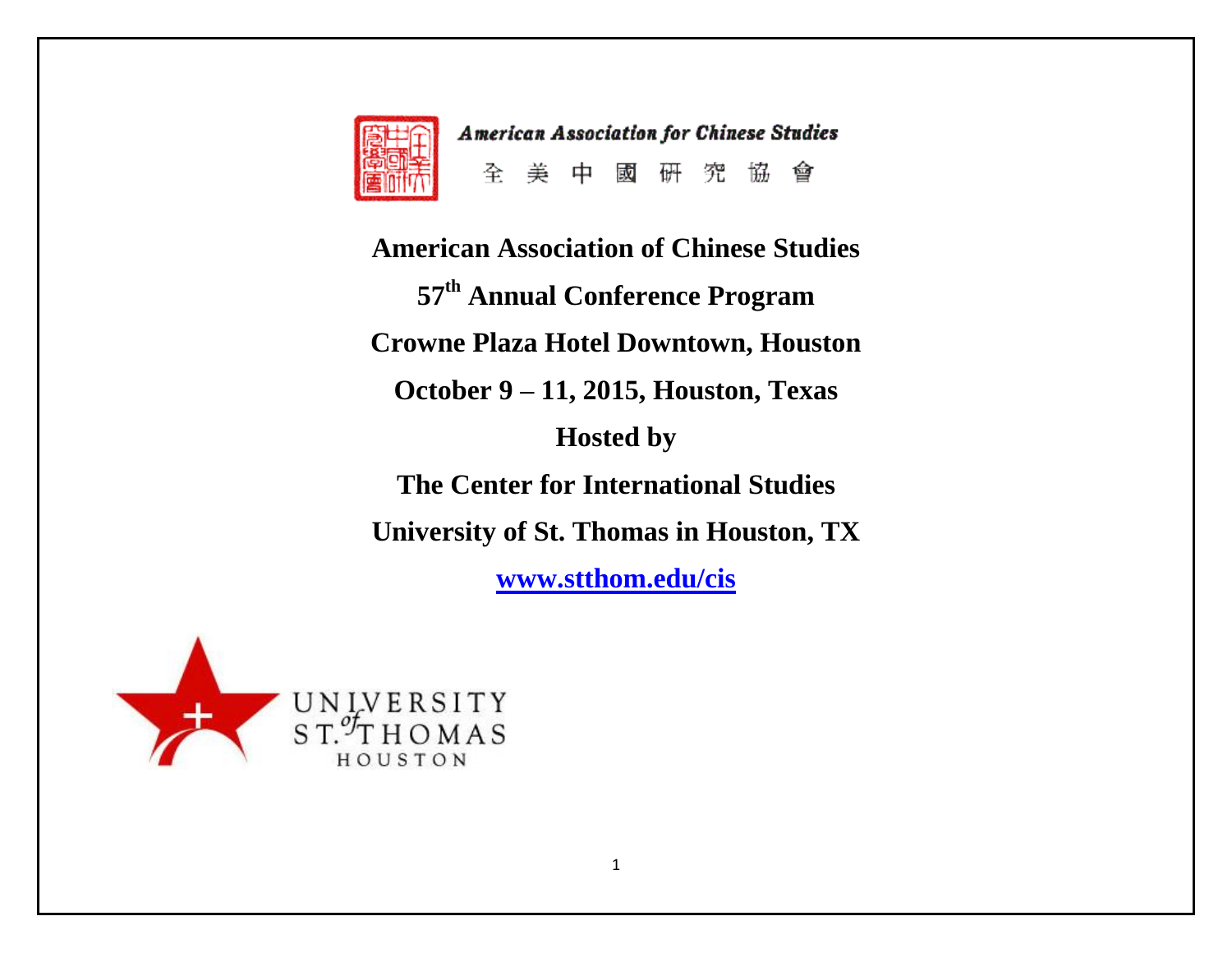## **AACS 2015 Meeting Program Committee**

Chiung-Fang Chang (Lamar University), June Teufel Dreyer (University of Miami), Hans Stockton (University of St. Thomas)

### AACS Board Members

| Class of 2015         | Class of 2016          | Class of 2017          |
|-----------------------|------------------------|------------------------|
| Chiung-Fang Chang     | Ya-chen Chen           | T.J. Cheng             |
| Jacques de Lisle      | Walter Y.L. Kiang      | <b>Thomas Bellows</b>  |
| <b>Steven Philips</b> | Phylis Lan Lin         | June Teufel Dreyer     |
| Vincent Wang          | Dan Palm               | James Hsiung           |
| Yu-Shan Wu            | Hans Stockton          | John Hsieh             |
| Catherine C. Woo      | <b>Stephen Uhalley</b> | Ed McCord              |
| Cal Clark             | Linda Chiang           | <b>Edward Friedman</b> |
| Wei-Chin Lee          | Yu-Long Ling           | Chieng Chung Huang     |
| <b>Shelley Rigger</b> | Tse-min Lin            | Jerry A. McBeath       |
| Wing Thy Woo          | <b>Robert Sutter</b>   | <b>Arthur Waldron</b>  |
| Jean-hwan Wang        | T.Y. Wang              |                        |
|                       | Yenna Wu               |                        |

President: Hans Stockton (2015)

Vice President: John Hsieh (2015)

Executive Director: Peter C.Y. Chow

**American Association of Chinese Studies, NAC R4/116, The City College of New York – CUNY, Convent Avenue and 138th Street, New York, NY 10031, USA, (212) 650-6206. [http://aacs.ccny.cuny.edu](http://aacs.ccny.cuny.edu/)**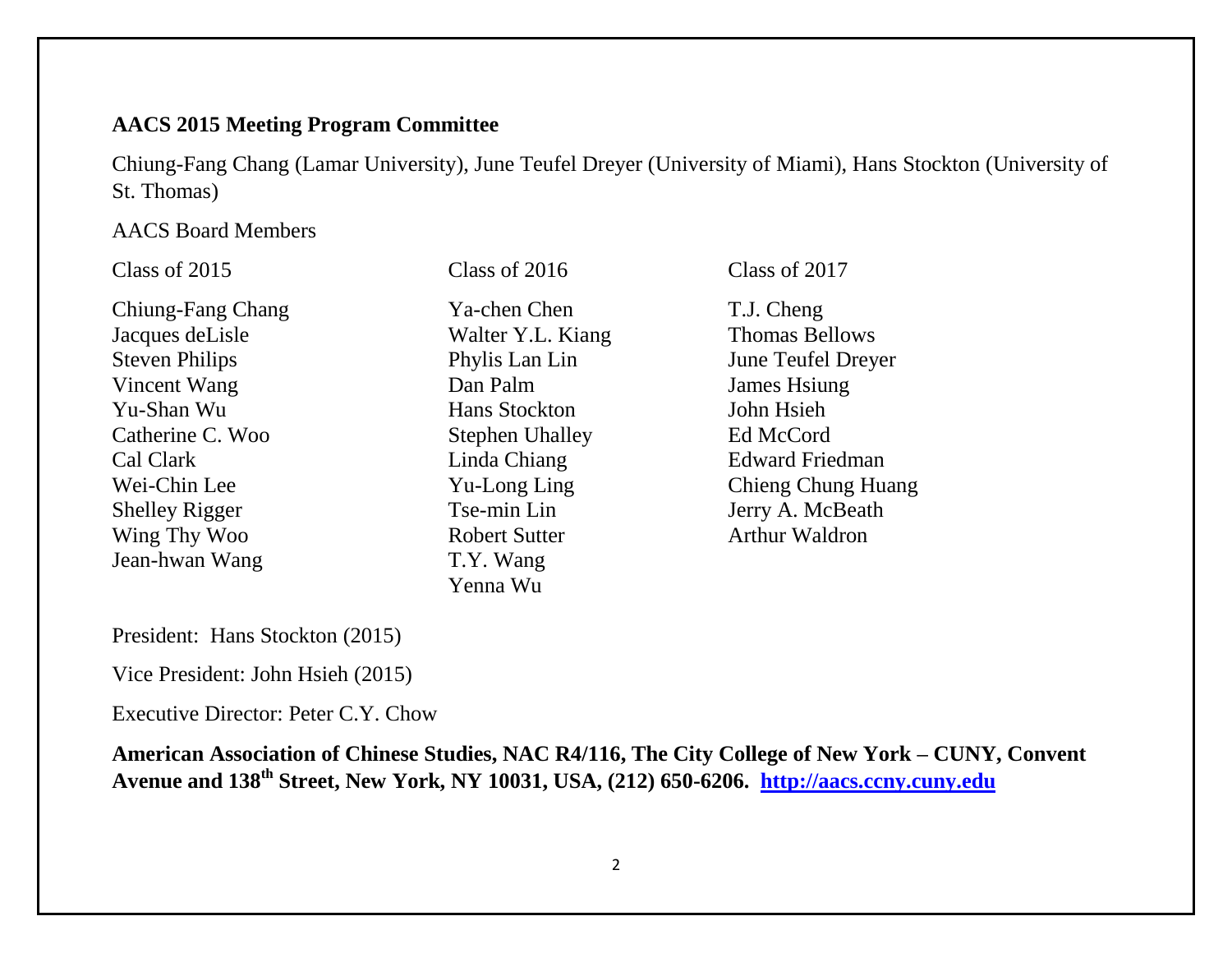**Conference Hotel -** Crowne Plaza Houston – Downtown, 1700 Smith Street, Houston, TX 77002 Tel: 713-739-8800 Fax: 713-739-8806 <http://www.cpdowntown.com/>

The Crowne Plaza Houston Downtown is centrally located in the Heart of Houston in the newly revitalized Downtown area. Close to all major area attractions, the Crowne Plaza Houston Downtown is the place where your attendees want to be!

**The AACS appreciates the kind and generous support of the Crowne Plaza Houston – Downtown and Ms. Deangela Guillory, Director, Crowne Meetings.**

### **Parking**

Weekend for guests overnight parking: \$10.00 per night (Friday & Saturday) Event parking: \$6.00 per day

### **Transportation to Crowne Plaza Houston Downtown (from Crown Plaza Website)**

### **Super Shuttle Airport Transfers**

**<http://www.supershuttle.com/Locations/IAHAirportShuttleHouston.aspx>**

### **From George Bush International Airport (IAH)**

Distance: 21 MI / 33.8 KM South to Houston Downtown Hotel

Shuttle Charge: \$24.00 USD (one-way)

Taxi Charge: \$47.50 USD (one-way)

Time by Taxi: about 30 minutes at non-rush hour (prior to 4:00 p.m.; after 6:30 p.m. on Fridays)

Directions: From airport, take I-45 South to downtown. Exit Take Exit 47D Pierce/Dallas, veer left onto Jefferson St. and go through Brazos St. light. Hotel is immediately on left.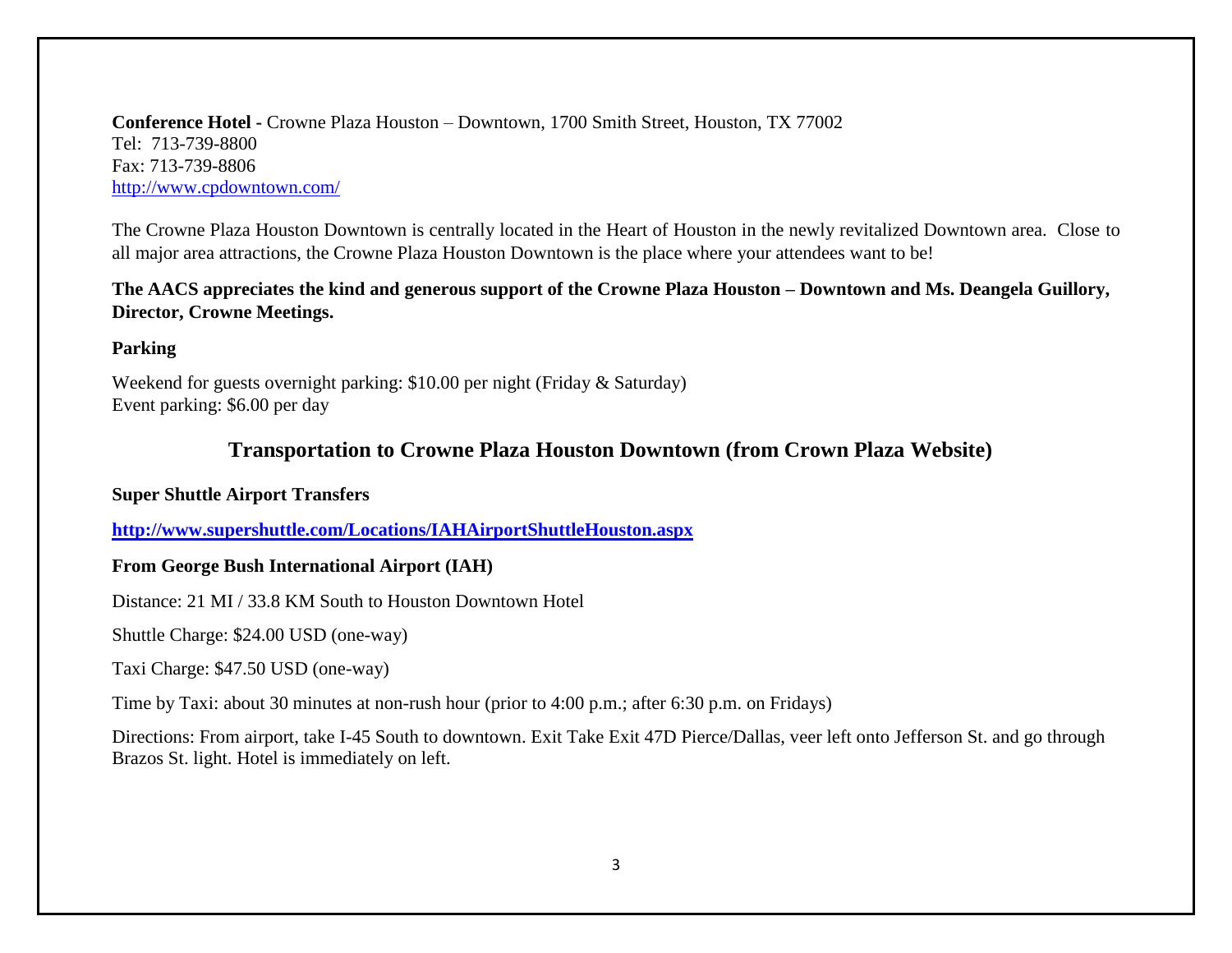### **From William P Hobby Airport (HOU)**

Distance: 12 MI / 19.3 KM North to Houston Downtown Hotel

Shuttle Charge: \$18.00 USD (one-way)

Taxi Charge: \$25.00 USD (one-way)

Time by Taxi: 15 minutes

Directions: From airport, take I-45 North to St. Joseph Parkway/Downtown Destinations Exit and stay to your right. Exit will turn into Pease St. Drive approximately 10 blocks to Smith Street. Hotel is immediately on left on the corner of Pease and Smith.

### **LightRail**

Station is 4 blocks from Crowne Plaza. Houston's 7.5-mile light rail system connects downtown, Midtown, the Museum District, Texas Medical Center and Reliant Park. See [http://www.visithoustontexas.com/travel-tools/maps-and-transportation/metro-rail/.](http://www.visithoustontexas.com/travel-tools/maps-and-transportation/metro-rail/)

# **AACS Program of Events and Panels**

**Registration:** Friday (Bayou Ballroom), Saturday and Sunday (foyer of the Bayou rooms, 2<sup>nd</sup> floor)

October 9, Friday, 6:00 p.m. – 8:00 p.m. Reception & Registration

**Crowne Plaza Hotel, The Bayou Ballroom (2nd floor)**

October 10, Saturday, 7:00 – 8:15 a.m. AACS Board Meeting

**Bayou Ballroom**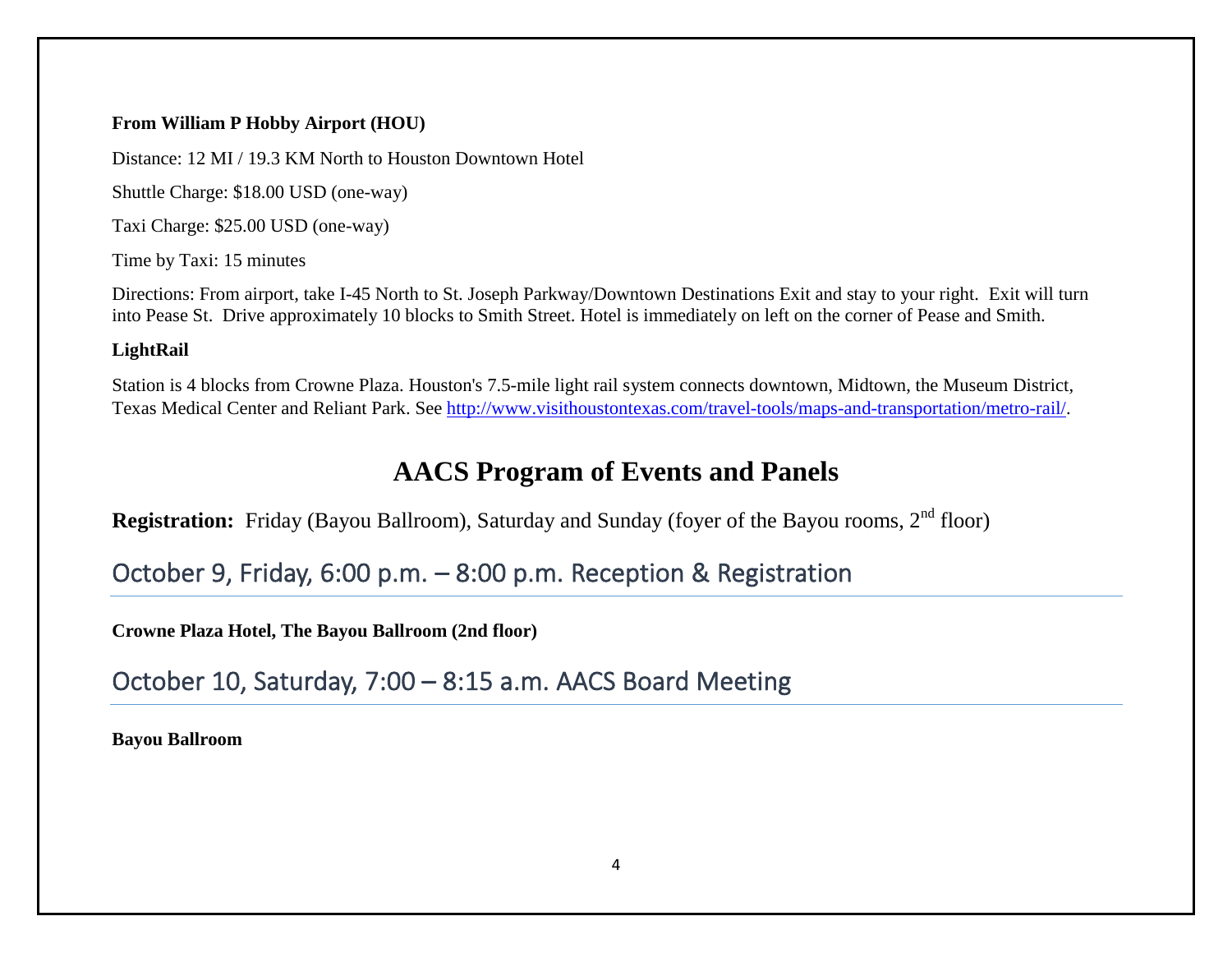## October 10, Saturday, 8:30 – 10:00 a.m.

### **SA1: Innovative Studies of Public Opinion in China and Taiwan Room: Gulf Coast A**

Chair: Yao-yuan Yeh, University of California, Merced Discussant: Ching-hsing Wang, The University of Houston

"Why Younger Generations Are More Pro-Democracy in China? Evidence from the China Survey," Yao-yuan Yeh, University of California, Merced and Dennis L.C Weng, State University of New York at Cortland

"Clamping Down on Growing National Identity? Case of China's Cross-Strait Policies toward Taiwanese People," Austin Wang, Duke University

"Do Economic Conditions Shape Political Support in Authoritarian Regimes? Evidence From China," Jay Chieh Kao, The University of Texas at Austin

### **SB1: "Chinese Culture: Tradition and Democratic Values Room: Gulf Coast B**

Chair: Linda H. Chiang, Azusa Pacific University, Discussant: Phylis Lan Lin, University of Indianapolis

"Is Chinese Traditional Culture Compatible with Democratic Values?" Yu-long Ling, Franklin College

"Justifying Ambivalent Filial Piety in *Xingshiyan (Exemplary Stories for the World),"* Yenna Wu, University of California, Riverside

"Chinese Culture and Personality: Collectivistic or Individualistic?" Linda H. Chiang, Azusa Pacific University

### **SC1: China and Global Security Regimes Room: Houston A**

Chair/Discussant: Lowell Dittmer, University of California, Berkeley

"Opposing Nonproliferation without Proliferation: Explaining China's Nonproliferation Policy (1963-1978)," Hong-yu Zhang, University of Georgia

"The Price of Disrespect in the Context of Strategic Distrust: The Politics of Status in the China-US Relationship," Ning Liao, New Jersey City University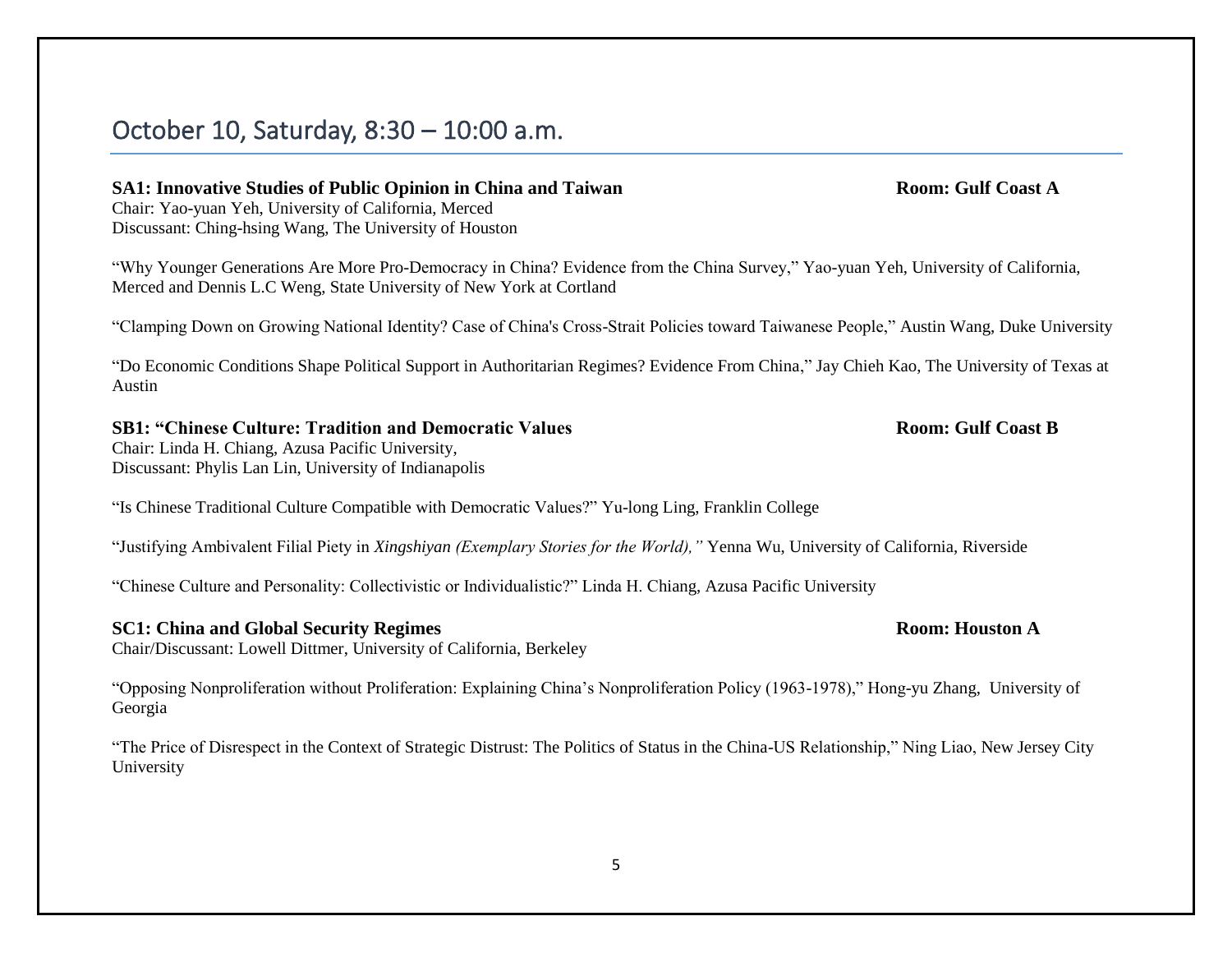### **SD1: Sinophone Literature and Cinema in the Era of Technological and Cultural Globality Room: Houston B** Chair: Lina Qu, Rutgers University

"Hong Ying's Huger Narrative: Writing in Libidinal Excess and Physiological Emptiness," Lina Qu, Rutgers University

"The Lure of the Tarim River: a Disappeared Internet Novel," Ren-ren Yang, Stanford University

"The Syncretic City: Modernization, Alienation, and Cybernetic Disillusionment in Zhu Tianwen's Fin-de-Siècle Splendor," Virginia Conn, Rutgers University

"Diaspora Unbound: The Style of Transmission in Wong Kar-wai's *The Grandmaster,*" Yvette Hsieh, Rutgers University

**SE1: Chinese Language Learning and Teaching: Innovations and Reflections Room: Cougar** Chair: Ming-tsan Pierre Lu, University of Texas- Rio Grande Valley

"The Effect of 3D Avatar Animation Videos on Chinese Character Learning," Ming-tsan Pierre Lu, Chi-ying J. Wu, & Zoroayka V. Sandoval, University of Texas- Rio Grande Valley

"Tips and Challenges of Chinese Language Learning: A Novice's Experience," Kip Hinton, Ming-tsan Pierre Lu, & Shaghayegh Azadi-Setayesh, University of Texas- Rio Grande Valley

"Innovative Instructions on Hanzi Shufa (Chinese Calligraphy) for Beginning Learners," Ming-tsan Pierre Lu, University of Texas- Rio Grande Valley

"Comparison of Pre-Service Language Teachers' Educational Training for Secondary Public Schools between China and USA-- Using Shanghai and Texas as an Example," Min Zhao, Shanghai International Studies University & Ming-tsan Pierre Lu, University of Texas- Rio Grande Valley

## October 10, Saturday, 10:15 – 11:45 a.m.

### **SA2: Nation-Building and Security on Taiwan Room: Gulf Coast A**

Chair/Discussant: Hans Stockton, University of St. Thomas in Houston

"Neoclassical Realism Revisited: U.S.-China Rivalry, Nation-Building, and the KMT's "One China" Policy," Dean Chen, Ramapo College

"Explaining The Puzzle of Taiwan's Declining Defense Spending," Kharis Templeman, Stanford University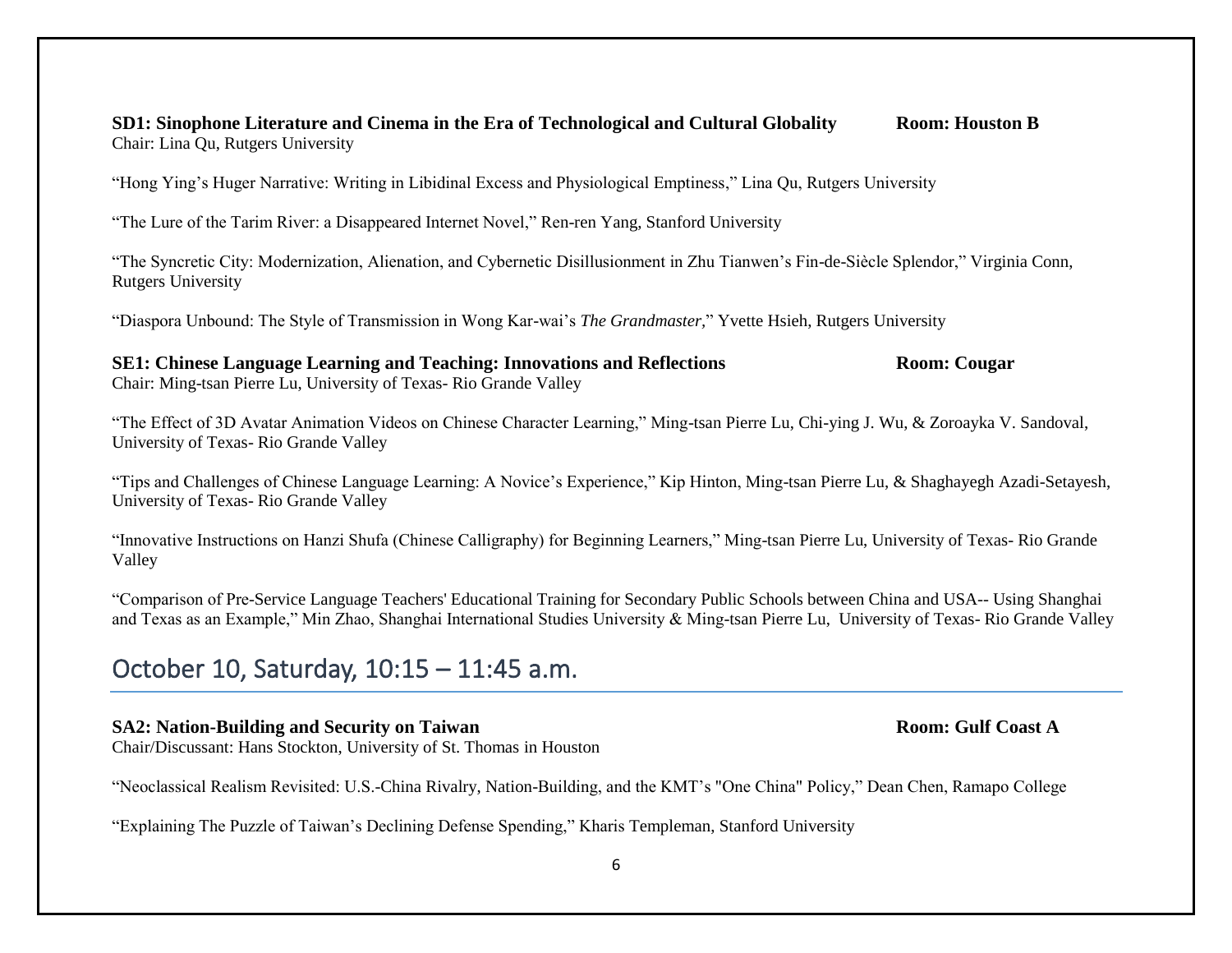"State Identity Projection from Taipei: A Content Analysis of the Free China Review/ Taiwan Review, 1955 – 2015," Hans Stockton and Joseph Konkel, University of St. Thomas

"Science Policy and Foreign Aid: The Republic of China (Taiwan) and its Diplomatic Allies," Darryl E. Brock, Central Connecticut State University

### **SB2: Trust and Mistrust at the Grassroots: Rural China Today <b>Room: Gulf Coast B** Room: Gulf Coast B

Chair/Discussant: Shelley Rigger, Davidson College

"Unlikely Bedfellows? Explaining Villagers' Trust in Healthcare Workers in Rural China," Kerry Ratigan, Amherst College

"Shallow Roots against a Strong Wind: Political Mistrust and Fragmented Justice in in Rural China," Leah Larson-Rabin, University of Wisconsin–Madison

"Patrons, Clients and Secretaries: Governance in Chinese Villages," Lincoln Davidson, Council on Foreign Relations, New York.

### **SC2: China's Rise from US and Taiwan Perspectives Room: Houston A**

Chair/Discussant: Edward Friedman, University of Wisconsin, Madison

"China's Rise, America's Dilemma," Lowell Dittmer, Department of Political Science, Berkeley University

"Who Fears China and Why? Cultural Clash, Democratic Peace or Trade Politics in Taiwanese Sino-Phobia," Wei-feng Tzeng, University of North Texas and Kuan-Chen Lee, University of Texas at Dallas

"What Determines China's Allocation of Confucius Institute: Educational, Economic, or Political Interest?" Jun Xiang, Rutgers University and Wei-Hao Huang, Rutgers University

"Grand Strategy and China's Search for Prestige," Lukas Karl Danner, Florida International University

### **SD2: Between Fantasy & Reality: Narrating Multiple Histories of Taiwan, Hong Kong, and China through Fiction & Cinema**

### **Room: Houston B**

Chair: Yenna Wu, University of California, Riverside Discussant: Daniel C. Palm, Azusa Pacific University "Critical Perspectives of Women and Children in Edward Yang's Cinema," Kai-man Chang, Tulane University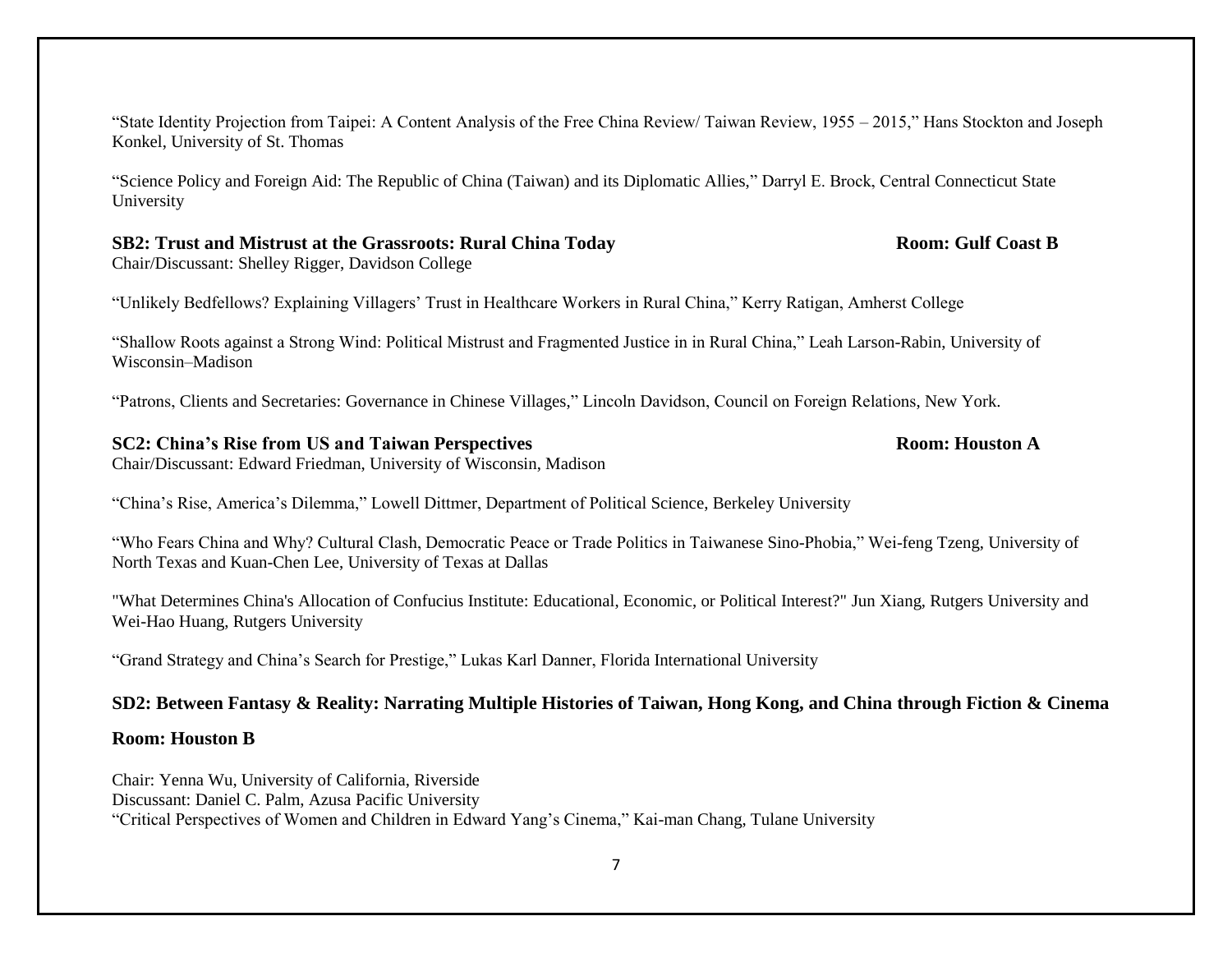"Tales of the Ghost Island: A Haunting Literary Review," Chia-rong Wu, Rhodes College

"Possible Worlds and Writer's Autonomy in Dung Kai-cheung's *The Exploitation of the Works of Nature: Xuxu and Ruzhen,*" Fang-yu Li, New College of Florida

"Political Violence toward Family Relationships in *The Blue Kite*," Yenna Wu, University of California Riverside

### **SE2: Gender Representation and Sexuality Room: Cougar**

Chair/Discussant: Ya-chen Chen, Columbia University and China Medical University, Taiwan

"Free Love or Sexual Misconduct: Singing Girls and China's Socialist Transformation: 1945 to the Present," Mi Zhao, University of Oregon

"Flower Market: Representation of Working Women in Republican Guangzhou," Roanna Cheung, University of California Los Angeles

"Taiwan's Localization and Acculturation of Worldwide Discourses about Lesbianism and Women's Bisexuality: Academic, Literary, and Cinematic Exploration of 'Queer Women' in Taiwan," Ya-chen Chen, Columbia University and China Medical University, Taiwan

"Shining after the Rain: Images of Chinese Women in Painting from the Cultural Revolution to the Early 1980s," Joy Xiao Chen, Boston University

# Oct. 10, Saturday, 12:00 – 1:15 Luncheon Bluebonnet B Ballroom

Co-Sponsored with the Taipei Economic & Cultural Office, Houston, TX Welcome remarks- The Honorable Louis M. Hwang, Director General

Director General Hwang has been a Foreign Service Officer since 1990. He has served abroad in Washington DC, London, and Houston, and various home posts in Taipei. His home assignments have included the Coordination Council for North American Affairs and the Department of European Affairs. He holds an MPA degree from Idaho State University.

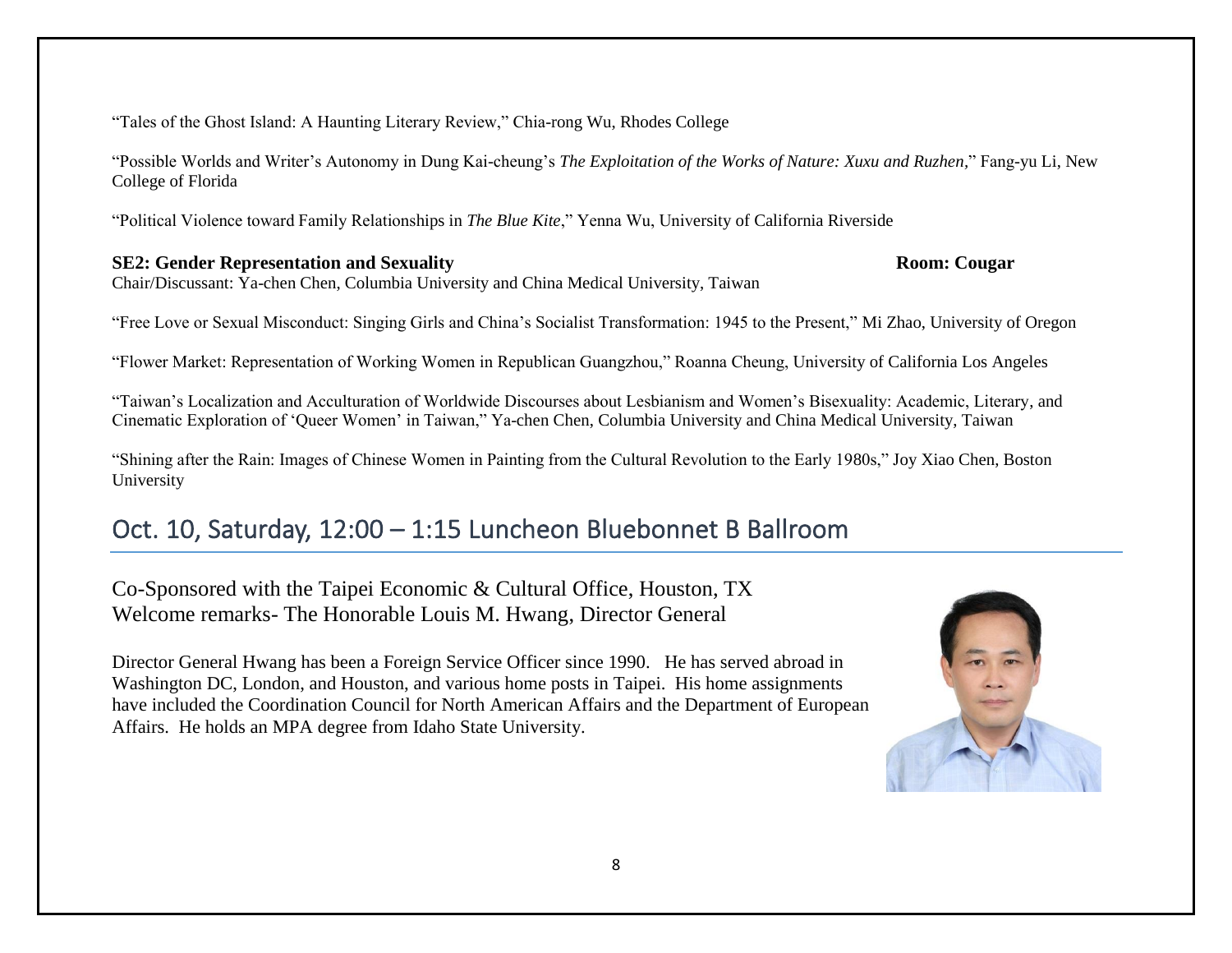## October 10, Saturday, 1:30 – 2:45 p.m.

### **SA3: Doing Locally and Regionally but Aiming Globally: Taiwan's Economic Statecraft Room: Gulf Coast A** Chair: Thomas Chen, St. Johns University

Discussant: Thomas Chen, St. Johns University and T.J. Cheng, College of William and Mary

**"**Mega Regionalism in the Asia-Pacific and Taiwan's Statecraft in Pursuing Regional Economic Integration,**"** Peter Chow, The City College and Graduate Center, City University of New York

"Asia-Pacific Economic Integration and Cross-Strait Economic Relations," Chen-yuan Tung, National Cheng Chi University and University of California-Berkeley

"Shadow Banking: Kill It or Save It? Experiences from Taiwan and China," Abraham Hong Jen Lin, Brooklyn College, City University of New York

"The Wrestling of the Trans-Pacific Partnership (TPP): The US Strategic Interests, China's Responses, and Taiwan's Options in the TPP Membership," Wei-chin Lee, Wake Forest and T.J. Cheng, College of William and Mary

### **SB3: Housing and Urbanization Room:** Gulf Coast B

Chair/Discussant: Sarah Archer, Southern Methodist University

"Construction on Chenggong City," Sarah Archer, Southern Methodist University

"Affordable Housing Policy Evolution in China: Six Major Cities Comparative Study," Xiang Cai, University of Texas at Dallas

"The Determinants on Affordable Housing Allocation in China: Common Perspectives from Local Government Officials," Xiang Cai, University of Texas at Dallas and Karl Ho, University of Texas at Dallas

### **SC3:** Staging the Chinese Modern **Room: Room: Room: Room: Room: A**

Chair: Ying-ying Huang, Purdue University Discussant: Yu-han Huang, Purdue University

"A Door to the Outdoor: Cao Yu's Domestic Stage and Beyond," Ying-ying Huang, Purdue University "A Madman's Revenge: The Schizophrenic Narrative in Uncle Doggie's Nirvana," Zi-han Wang, Purdue University "Narrative Perspectives in Gao Xingjian's Art," Yu-han Huang, Purdue University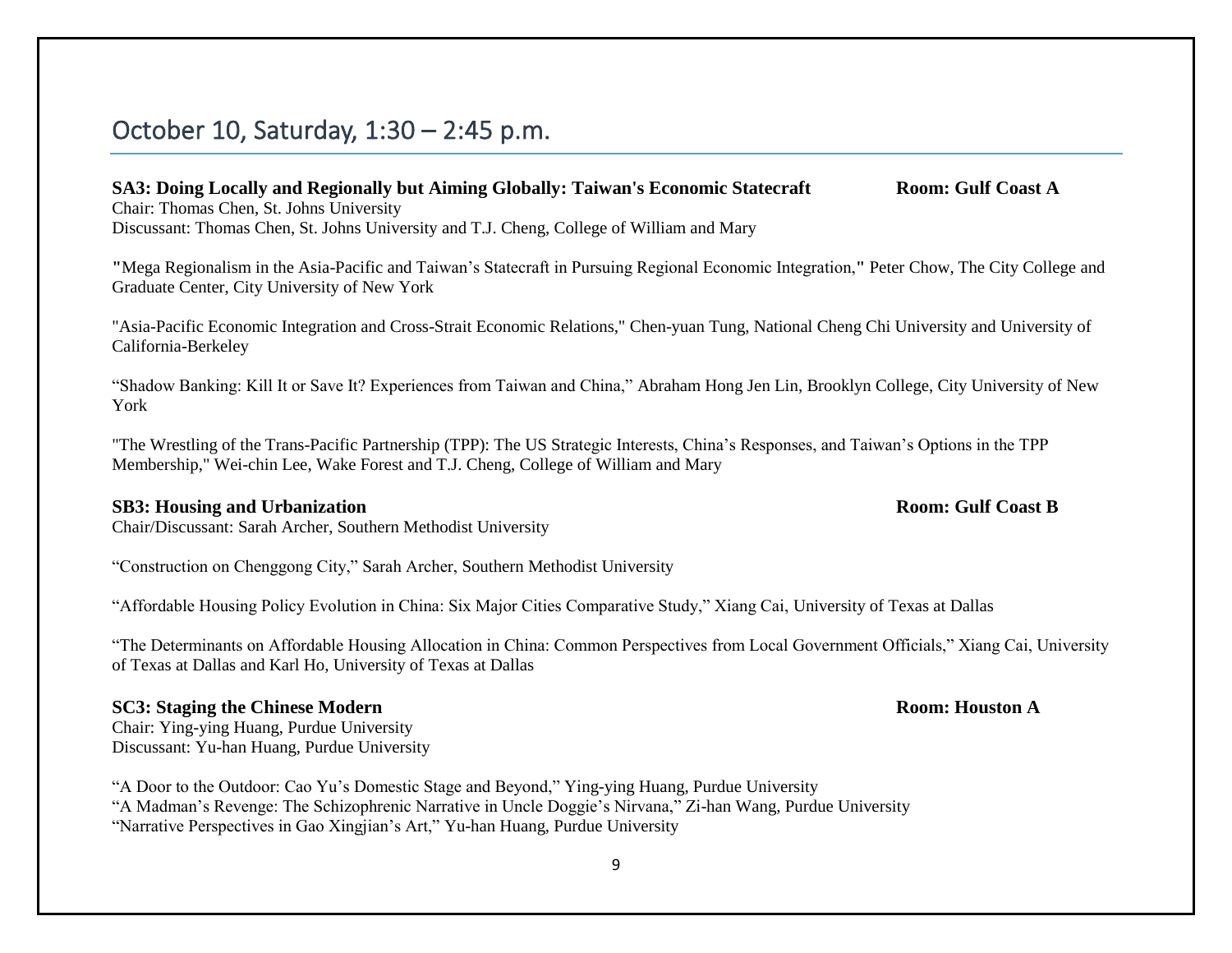**SE3: Revisiting Contemporary Chinese Art: A Contextual Approach Room: Cougar** Chair**:** Yun-Chiahn C. Sena, Wesleyan University Discussant: Lalitha Gopalan, University of Texas at Austin

"Zeng Fanzhi's Cross-Cultural Images," Erin Keelin, University of Texas at Austin

"Hallucination from the Sky: Transcultural (Dis)Connection between Xu Bing and Derrida," Tao Tao, Southwestern University

"Menstruation Blood and Human Feces: Forbidden Themes in Contemporary Chinese Art," Yun-chiahn C. Sena, Wesleyan University

"Traces of the Past and Sources for the Future: the Academia Sinica Collection of Rubbings," Lara Netting, The City College of New York

# October 10, Saturday, 3:00 – 4:15 p.m.

### **SA4: Shifting Identity and Electoral Sentiment on Taiwan Room: Gulf Coast A**

Chair/Discussant: Cal Clark, Auburn University

"Social Class, Social Policies, and Vote Choice in Taiwan," Chun-ying Wu, University of Texas at Austin

""2014 Local Election: From Embryonic to Consolidated Democracy"," Kai-yue Charm, University of London

"New Taiwanese Identity and Memory of Sunflower Movement," Fang-long Shi, London School of Economics

"Shandong Identity and Subaltern Memory of Fellow-Townsmen," Shu-ling Horng, National Taiwan University

### **SC4: Maritime Disputes in the Pacific Room: Houston A**

Chair/Discussant: Ning Liao, New Jersey City University

"Capitalist Development and Expansionist Ideologies: US-China Rivalry in the Pacific," Leoni Zeno, King's College, University of London

"The Quasi-War in East Asia: China's Dispute with Japan over the LiuQiu (Ryuku) Islands," Edwin Pak-wah Leung, Seton Hall University

"The 1947 ROC Map of the South China Sea: Justification for Greater China's Claims?" Chun-juan Nancy Wei, University of Bridgeport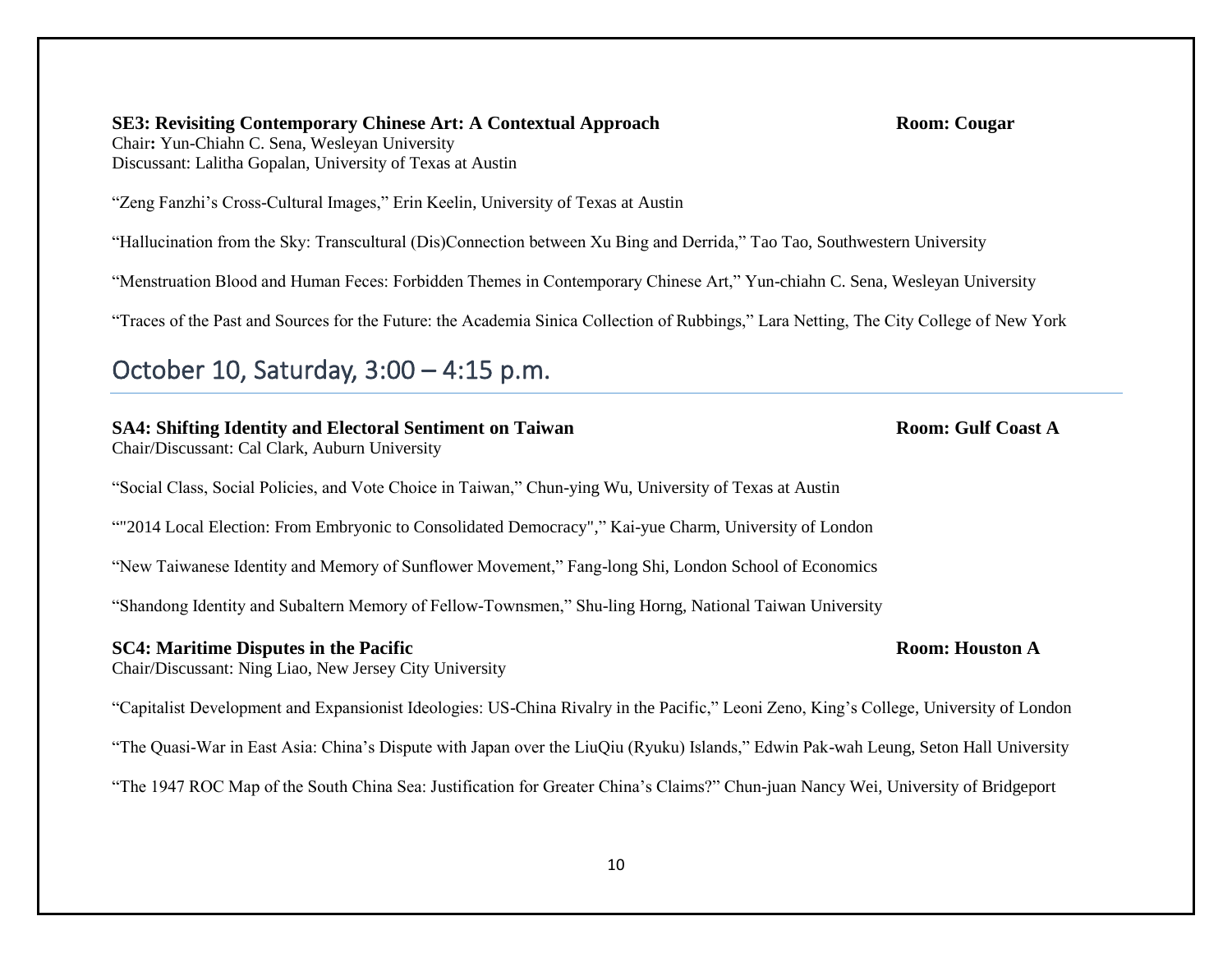### **SD4: Aspects of Aesthetics and Satire in Chinese Literature Room: Houston B**

Chair/Discussant: Yenna Wu, University of California

"Analogical Comparison in Early Modern Chinese Literature," David Porter, University of Michigan

"Aspects of Satire in Chinese Literature," Yenna Wu, University of California

"Waste in Contemporary Chinese Art: Byproducts of China's Urban Development and Consumerism," Meiqin Wang, California State University Northridge

# Saturday, October 10, 4:30 – 6:00 p.m. Roundtable Discussion

### **SA5:** Roundtable on Taiwan's 2016 Elections: Retrospect and Prospect **Room:** Gulf Coast A

Chair: Jacques deLisle, University of Pennsylvania

Shelley Rigger, Davidson College Vincent Wang, University of Richmond John Hsieh, University of South Carolina Kevin Cai, Renison University College, University of Waterloo Hans Stockton, University of St. Thomas

### **SB5: Human Rights and Local Governance in the PRC Room: Gulf Coast B**

Chair/Discussant: Chen-juan Wei, University of Bridgeport

"Two Images of China's Human Rights: A Dilemma," Christopher Primiano, Rutgers University-Newark and Jun Xiang, Rutgers University-Newark

"The Modern Reconstruction of Traditional Confucian Political Thought: Legitimacy of Political Institutions and its Potential Alienation to Individuality," Jin-jing Zhu, Cornell University "Village Governance: When does the Higher Government Inspect?" Jin-rui Xi, University of North Texas

"Transparency of Grassroots Organizations in China: Does Transparency Affect Donation and Grants?" Guo-sheng Deng, Tsinghua University, Shang Lu, Rutgers University, and Chien-chung Huang, Rutgers University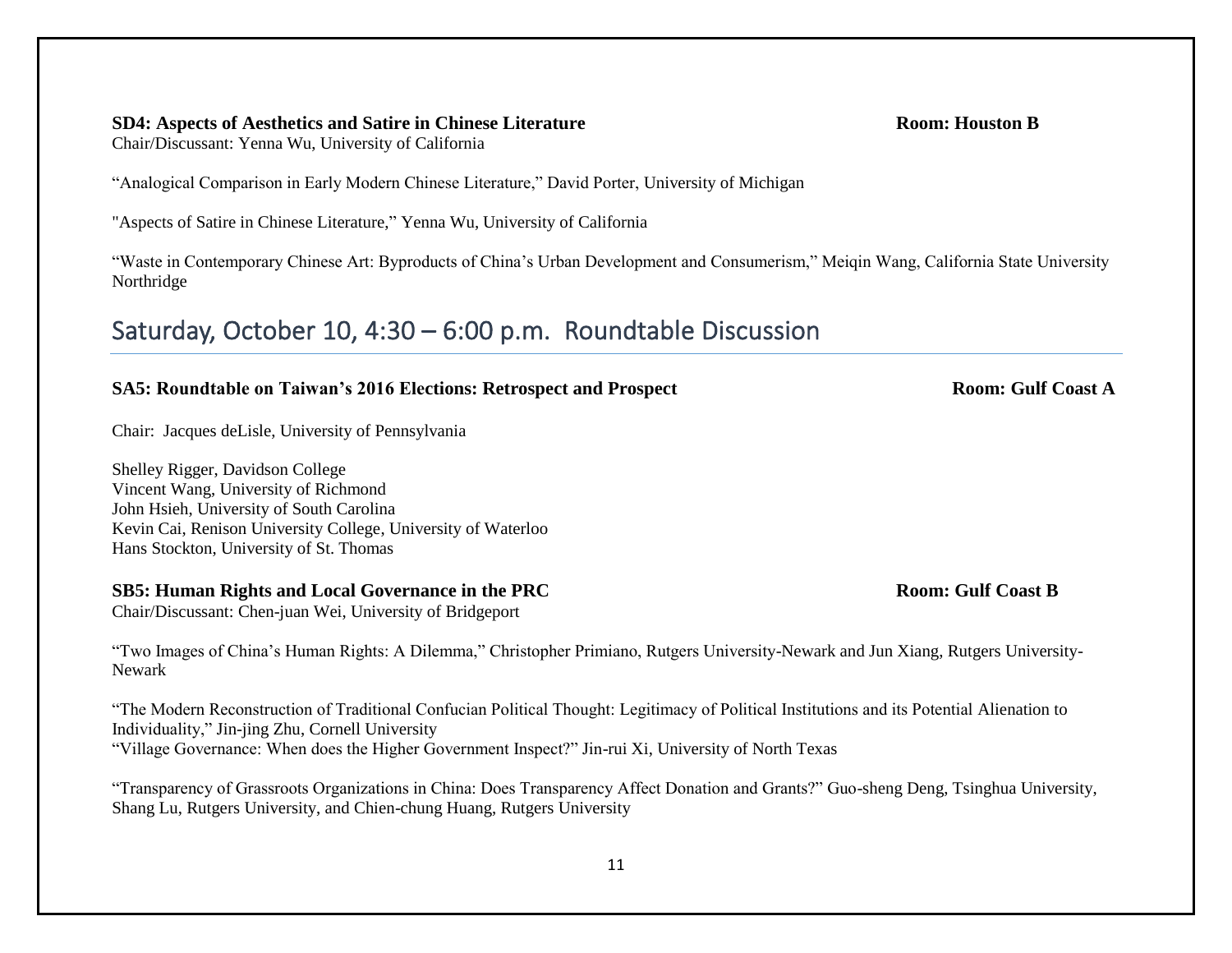Chair/Discussant: Abraham Hong Jen Lin, Brooklyn College, City University of New York

"China's Trade Patterns before and after WTO," Xin-zhu J. Chen, Edinboro University of Pennsylvania

"The Next Trade Wars: The U.S.-China Divide in Intellectual Property in the TPP Era," June Park, Boston University

**SD5: Military Affairs and History Room: Houston B**

"Tearing Open the Gates of Hell: PLA Air Force Commander Fan Yuanyan's Defection to Taiwan, 1977," Andrew Morris, California

"The Landmine Zone along the Sino-Vietnamese Border since 1979," Diana Zhi-dan Duan, Arizona State University

"Local Militia and the National Revolution in Hunan, 1926-1927," Edward A. McCord, George Washington University

"The Once and Future PLA," June Teufel Dreyer, University of Miami

### **SE5: Health and Mental Well-Being Room: Bayou**

Polytechnic State University, San Luis Obispo

Chair/Discussant: Chiung-fang Chang, Lamar University

Chair/Discussant: June Teufel Dreyer, University of Miami

"A Study of Body Image and Fitness Concept in Taiwan," Kirstie Smith and Chiung-fang Chang, Lamar University

"Taiwanese Laborers' Body Image and Their Correlations with the Social Structures," Linus GC Lin, Institut fur Soziologie, Albert-Ludwigs-Univeritat Freiburg, Germany

"The Moderating Factors of Perceived Distress on Early Delinquency among Young Rural Taiwan Adolescents," Cheng-hsien Lin, Lamar University

"Migrant and Left-Behind Children in China: Educational, Health, and Psychosocial Well-Being," Chien-chung Huang and Shuang Lu, Rutgers University

### 12

### **SC5: China's Impact on Global Trade Room: Houston A**

# "A Study of Sustainable Business Models for Small and Medium Enterprises in China," Jian-fen Xu, Appalachia State University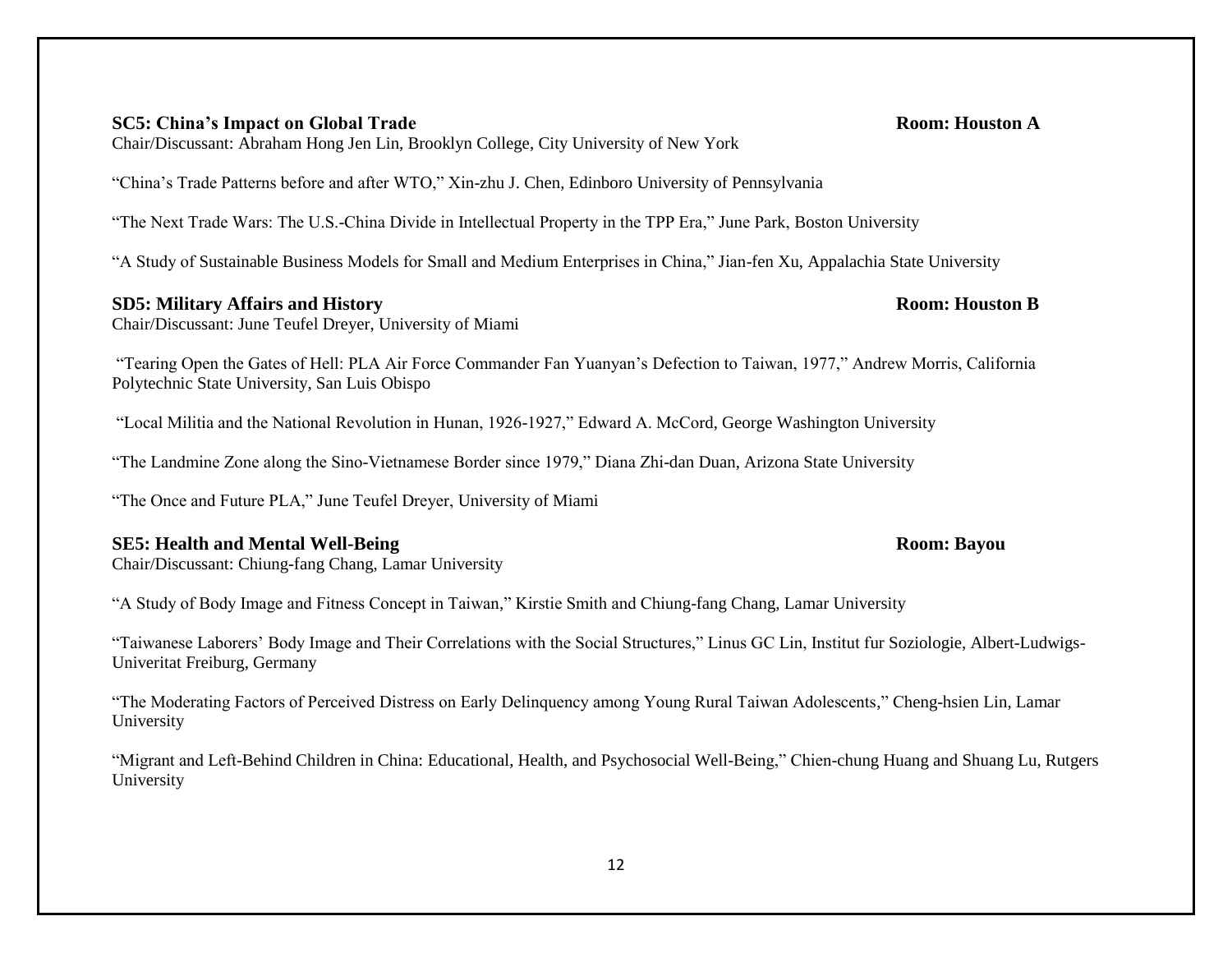"Poverty Differentials among the Foreign-Born by Race/Ethnicity, and Region of Origin," Ju-yin Helen Wong, David Orta, Oscar Morales Jr. and Arthur Sakamoto, Texas A&M University

# October 10, Saturday, 7:00 – 9:00 p.m. AACS Dinner & Keynote Address, Bayou Ballroom

# **John Tkacik, Director, Future Asia Project, International Assessment and Strategy Center:** "Reflections on the Profession of Chinese Studies"

John Tkacik is a retired U.S. Foreign Service officer with, now, over 40 years of experience in China, Taiwan and Mongolian issues -- 40 years that began in 1973 with his first year of Chinese training at the State Department's Foreign Service Institute. He spent 24 years in the Department of State and in diplomatic and consular offices in Taiwan, China and Hong Kong, and was Chief of China Analysis in the U.S. Department of State's Bureau of Intelligence and Research before retiring in 1994. After leaving the State Department, he was vice president for government relations for RJR-Nabisco China and RJR Tobacco International in Hong Kong. He joined The Heritage Foundation in 2001 where he was senior research fellow in Asian studies. At Heritage, he edited two books: *Reshaping the Taiwan Strait* and *Rethinking One China,* both were examinations of possible futures for U.S. policy toward Taiwan. He received the State Department's Superior Honor Award twice and the Intelligence Community's "Exceptional Collector" award in connection with his political and economic reporting on South China from 1989-1992. He is a graduate of the Georgetown School of Foreign Service; he has a master's degree from the Kennedy School of Government at Harvard; and he did a year of study and research at the National War College in 1988-1989. He is now affiliated with the International Assessment and Strategy Center in Alexandria, Virginia, where he is a senior fellow and has the exalted title of "Director, Future Asia Project" at the Center.



## October 11, Sunday, 7:15 – 8:15 a.m. JAACS Editorial Board Meeting

**American Journal of Chinese Studies - Editorial Board Meeting – Crowne Plaza Hotel, Brazos Restaurant**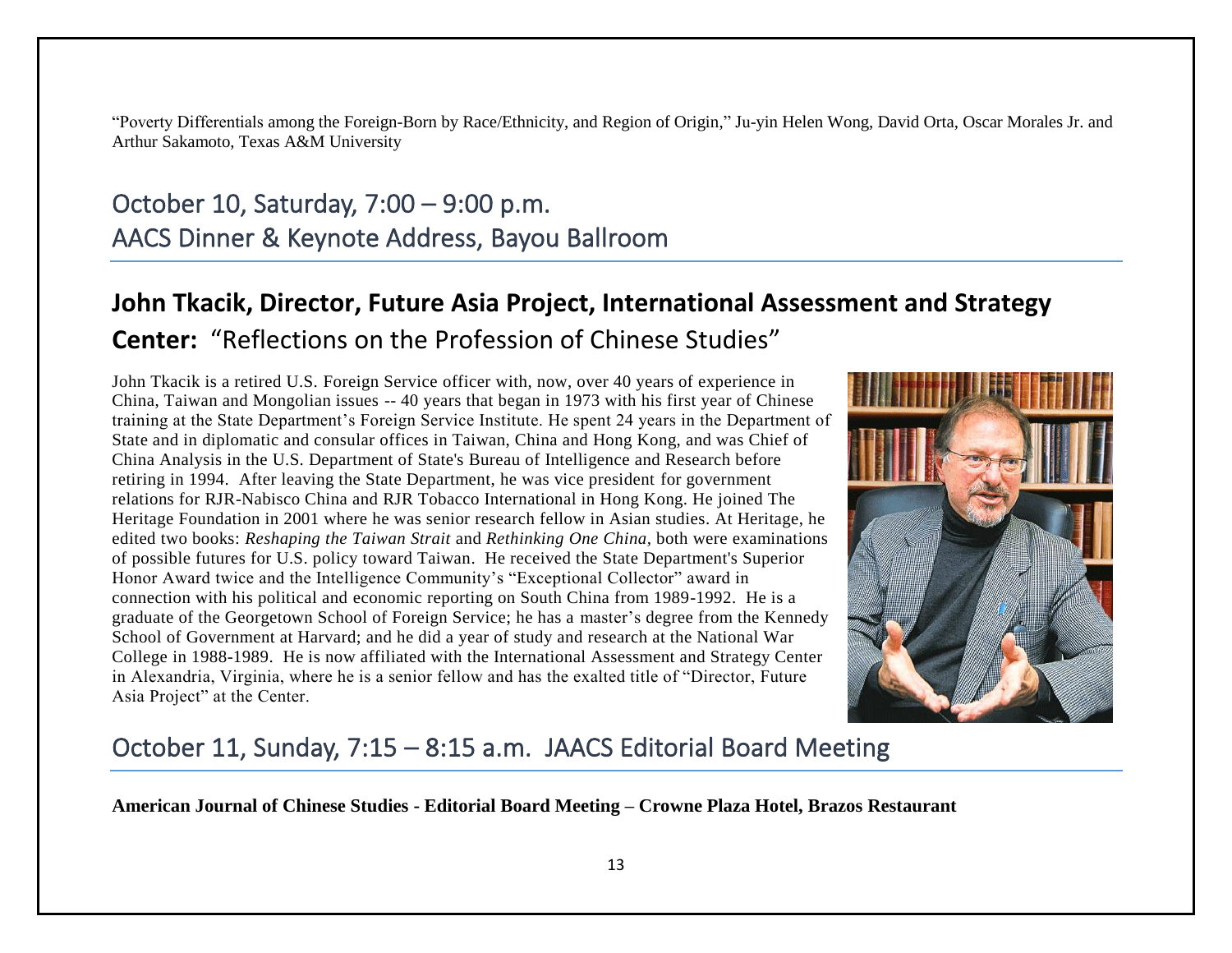## Sunday, October 11, 8:30 – 9:45 a.m.

### **SuA1: A Post-Mortem on Taiwan's 2014 Nine-in-One Elections Room: Gulf Coast A**

Chair/Discussant: Yu-long Ling, Franklin College

"Identity and Integration as Conflicting Forces Stimulating the Sunflower Movement and the KMT's Loss in the 2014 Elections," Cal Clark Auburn University and Alex Tan, National Sun Yat-Sen University

"What Did the 9-in-1 Elections Reveal About Taiwan Politics?" James C. Hsiung, New York University

"The Role of Legislative Yuan in Constitutional Reform," Thomas Bellows, the University of Texas at San Antonio

"The Possible Trends of Constitutional Reform in the ROC," Yu-long Ling, Franklin College

### **SuB1: Images of Society from Literature Room: Gulf Coast B**

Chair/ Discussant: Mao Chen, Skidmore College

"The Economics of Revolution: Images of Daqing and Socialist Development," Young Ji Lee, Duke University

"Salvation and Justice of Bare Lives in Ha Jin's 'War Trash and Nanjing Requiem'," Yang-chieh Lin, National Taiwan Normal University

"The Narrator as Witness of a Traumatic Past: From Lu Xun's *The New Year's Sacrifice* to Wang Ruiyun's *Gu Fu*," Mao Chen, Skidmore College

### **SuC1: Youth Socialization and Activism in Greater China Room: Houston A**

Chair/Discussant: Andrew Morris, California Polytechnic State University

"Education and Democratization in Hong Kong and Taiwan," Howard Sanborn, Virginia Military Institute

"Territories of 'Greater China' and the Chinese Cultural Governance of Hong Kong," Guan-pei Ming, University of Hawaii at Manoa

"'Other' and 'Local-National Conflict' in the National Identity Building of Hong Kong College Students: A Comparative Study of Beijing and Hong Kong College Students' National Identity Building," Pang Qin, Sun Yat-Sen University (Guangzhou)

# **SuD1: Projecting Chinese Culture through Education Room: Houston B**

Chair/Discussant: Romi Jain, Cleveland State University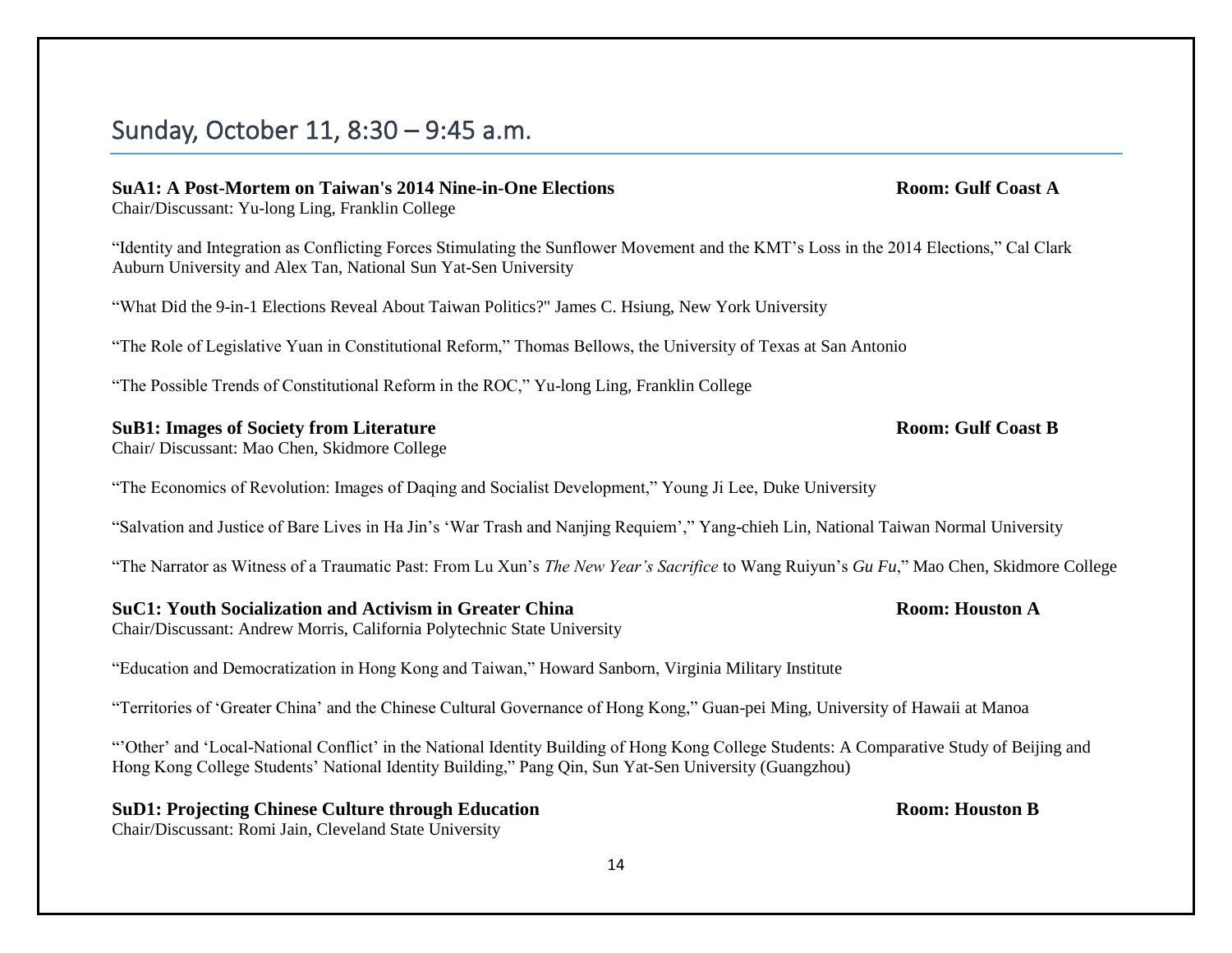"Higher Education in China: Internationalization and Indoctrination," Romi Jain, Cleveland State University

"A Transnational Education Industry: Capital, Cultural Logic, and Globalization," Ya Liu, University of Minnesota-Twin Cities

"Understanding Chinese Cultural Renaissance through Transcultural Music: The Case of Tan Dun and Zhou Long's Opera," Tong C. Blackburn, Indiana University

# October 11, Sunday, 10:00 – 11:30 a.m.

### **SuA2: Corruption and Party Evaluation Room: Gulf Coast A**

Chair/Discussant: Jon Taylor, University of St. Thomas

"Anti-Corruption Efforts in the Xi Jin-ping Era: Prospects for Party Reform and Renewal," Jon Taylor, University of St. Thomas (Houston)

"China's Cadre Evaluation System: What do We Really Know?" Zhen Wang, Middle Tennessee State University

"Administrative Efficiency of Charity Foundations in China: Does Administrative Efficiency Affect Donations?" Xiao-xia Xie (Beihang University), Chien-chung Huang (Rutgers University), Yu-qi Wang (Rutgers University), and Fei Pei (Rutgers University)